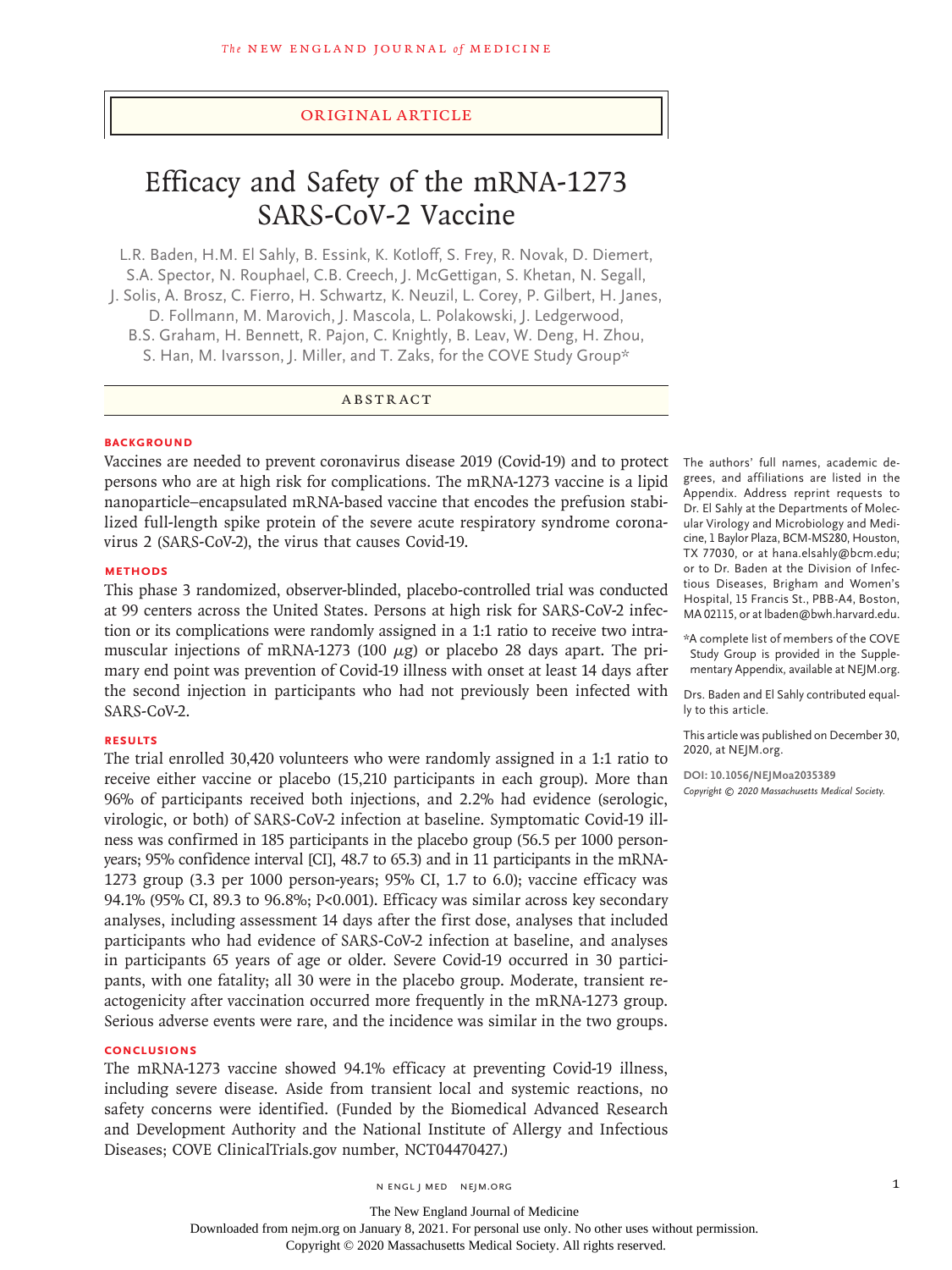*A Quick Take is available at NEJM.org*

THE EMERGENCE IN DECEMBER 2019 OF A<br>novel coronavirus, the severe acute respiratory syndrome coronavirus 2 (SARS-CoV-2). has had devastating consequences globnovel coronavirus, the severe acute respiratory syndrome coronavirus 2 (SARS-CoV-2), has had devastating consequences globally. Control measures such as the use of masks, physical distancing, testing of exposed or symptomatic persons, contact tracing, and isolation have helped limit the transmission where they have been rigorously applied; however, these actions have been variably implemented and have proved insufficient in impeding the spread of coronavirus disease 2019 (Covid-19), the disease caused by SARS-CoV-2. Vaccines are needed to reduce the morbidity and mortality associated with Covid-19, and multiple vaccine platforms have been involved in the rapid development of vaccine candidates.<sup>1-9</sup>

The mRNA vaccine platform has advantages as a pandemic-response strategy, given its flexibility and efficiency in immunogen design and manufacturing. Earlier work had suggested that the spike protein of the coronavirus responsible for the 2002 SARS outbreak was a suitable target for protective immunity.<sup>10</sup> Numerous vaccine candidates in various stages of development are now being evaluated.11-13 Shortly after the SARS-CoV-2 genetic sequence was determined in January 2020, mRNA-1273, a lipid-nanoparticle (LNP)– encapsulated mRNA vaccine expressing the prefusion-stabilized spike glycoprotein, was developed by Moderna and the Vaccine Research Center at the National Institute of Allergy and Infectious Diseases (NIAID), within the National Institutes of Health (NIH).<sup>14</sup> The mRNA-1273 vaccine demonstrated protection in animal-challenge experiments<sup>15</sup> and encouraging safety and immunogenicity in early-stage human testing.1,4 The efficacy and safety of another mRNA vaccine, BNT162b2, was recently demonstrated.<sup>16</sup>

The Coronavirus Efficacy (COVE) phase 3 trial was launched in late July 2020 to assess the safety and efficacy of the mRNA-1273 vaccine in preventing SARS-CoV-2 infection. An independent data and safety monitoring board determined that the vaccine met the prespecified efficacy criteria at the first interim analysis. We report the primary analysis results of this ongoing pivotal phase 3 trial.

#### Methods

#### **Trial Oversight**

This phase 3 randomized, stratified, observerblinded, placebo-controlled trial enrolled adults in medically stable condition at 99 U.S. sites. Participants received the first trial injection between July 27 and October 23, 2020. The trial is being conducted in accordance with the International Council for Harmonisation of Technical Requirements for Pharmaceuticals for Human Use, Good Clinical Practice guidelines, and applicable government regulations. The central institutional review board approved the protocol and the consent forms. All participants provided written informed consent before enrollment. Safety is reviewed by a protocol safety review team weekly and by an independent data and safety monitoring board on a continual basis. The trial Investigational New Drug sponsor, Moderna, was responsible for the overall trial design (with input from the Biomedical Advanced Research and Development Authority, the NIAID, the Covid-19 Prevention Network, and the trial cochairs), site selection and monitoring, and data analysis. Investigators are responsible for data collection. A medical writer funded by Moderna assisted in drafting the manuscript for submission. The authors vouch for the accuracy and completeness of the data and for the fidelity of the trial to the protocol. The trial is ongoing, and the investigators remain unaware of participantlevel data. Designated team members within Moderna have unblinded access to the data, to facilitate interface with the regulatory agencies and the data and safety monitoring board; all other trial staff and participants remain unaware of the treatment assignments.

# **Participants, Randomization, and Data Blinding**

Eligible participants were persons 18 years of age or older with no known history of SARS-CoV-2 infection and with locations or circumstances that put them at an appreciable risk of SARS-CoV-2 infection, a high risk of severe Covid-19, or both. Inclusion and exclusion criteria are provided in the protocol (available with the full text of this article at NEJM.org). To enhance the diversity of the trial population in accordance with Food and Drug Administration Draft Guidance, site-selection and enrollment processes were adjusted to increase the number of persons from racial and ethnic minorities in the trial, in addition to the persons at risk for SARS-CoV-2 infection in the local population. The upper limit for stratification of enrolled participants considered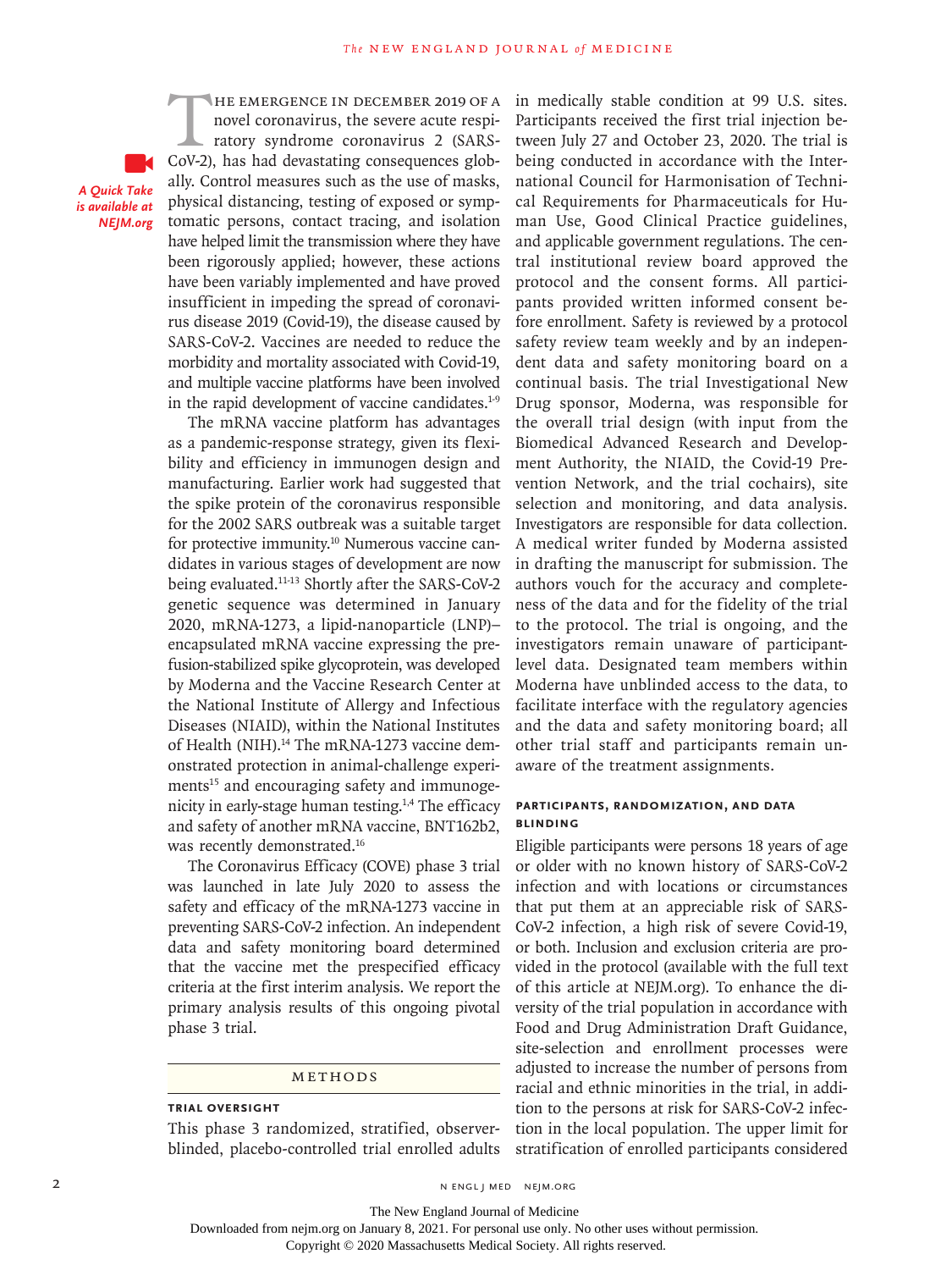to be "at risk for severe illness" at screening was increased from 40% to 50%.<sup>17</sup>

Participants were randomly assigned in a 1:1 ratio, through the use of a centralized interactive response technology system, to receive vaccine or placebo. Assignment was stratified, on the basis of age and Covid-19 complications risk criteria, into the following risk groups: persons 65 years of age or older, persons younger than 65 years of age who were at heightened risk (at risk) for severe Covid-19, and persons younger than 65 years of age without heightened risk (not at risk). Participants younger than 65 years of age were categorized as having risk for severe Covid-19 if they had at least one of the following risk factors, based on the Centers for Disease Control and Prevention (CDC) criteria available at the time of trial design: chronic lung disease (e.g., emphysema, chronic bronchitis, idiopathic pulmonary fibrosis, cystic fibrosis, or moderate-to-severe asthma); cardiac disease (e.g., heart failure, congenital coronary artery disease, cardiomyopathies, or pulmonary hypertension); severe obesity (body mass index [the weight in kilograms divided by the square of the height in meters] ≥40); diabetes (type 1, type 2, or gestational); liver disease; or infection with the human immunodeficiency virus.<sup>18</sup>

Vaccine dose preparation and administration were performed by pharmacists and vaccine administrators who were aware of treatment assignments but had no other role in the conduct of the trial. Once the injection was completed, only trial staff who were unaware of treatment assignments performed assessments and interacted with the participants. Access to the randomization code was strictly controlled at the pharmacy. The data and safety monitoring board reviewed efficacy data at the group level and unblinded safety data at the participant level.

# **Trial Vaccine**

The mRNA-1273 vaccine, provided as a sterile liquid at a concentration of 0.2 mg per milliliter, was administered by injection into the deltoid muscle according to a two-dose regimen. Injections were given 28 days apart, in the same arm, in a volume of 0.5 ml containing 100  $\mu$ g of mRNA-1273 or saline placebo.<sup>1</sup> Vaccine mRNA-1273 was stored at  $2^{\circ}$  to  $8^{\circ}$ C (35.6 $^{\circ}$  to 46.4 $^{\circ}$ F) at clinical sites before preparation and vaccination. No dilution was required. Doses could be held in syringes for up to 8 hours at room temperature before administration.

#### **Safety Assessments**

Safety assessments included monitoring of solicited local and systemic adverse events for 7 days after each injection; unsolicited adverse reactions for 28 days after each injection; adverse events leading to discontinuation from a dose, from participation in the trial, or both; and medically attended adverse events and serious adverse events from day 1 through day 759. Adverse event grading criteria and toxicity tables are described in the protocol. Cases of Covid-19 and severe Covid-19 were continuously monitored by the data and safety monitoring board from randomization onward.

#### **Efficacy Assessments**

The primary end point was the efficacy of the mRNA-1273 vaccine in preventing a first occurrence of symptomatic Covid-19 with onset at least 14 days after the second injection in the per-protocol population, among participants who were seronegative at baseline. End points were judged by an independent adjudication committee that was unaware of group assignment. Covid-19 cases were defined as occurring in participants who had at least two of the following symptoms: fever (temperature ≥38°C), chills, myalgia, headache, sore throat, or new olfactory or taste disorder, or as occurring in those who had at least one respiratory sign or symptom (including cough, shortness of breath, or clinical or radiographic evidence of pneumonia) and at least one nasopharyngeal swab, nasal swab, or saliva sample (or respiratory sample, if the participant was hospitalized) that was positive for SARS-CoV-2 by reverse-transcriptase–polymerase-chain-reaction (RT-PCR) test. Participants were assessed for the presence of SARS-CoV-2–binding antibodies specific to the SARS-CoV-2 nucleocapsid protein (Roche Elecsys, Roche Diagnostics International) and had a nasopharyngeal swab for SARS-CoV-2 RT-PCR testing (Viracor, Eurofins Clinical Diagnostics) before each injection. SARS-CoV-2– infected volunteers were followed daily, to assess symptom severity, for 14 days or until symptoms resolved, whichever was longer. A nasopharyngeal swab for RT-PCR testing and a blood sample for identifying serologic evidence of SARS-CoV-2 infection were collected from participants with symptoms of Covid-19.

The consistency of vaccine efficacy at the primary end point was evaluated across various subgroups, including age groups (18 to <65 years

n engl j med nejm.org 3

Downloaded from nejm.org on January 8, 2021. For personal use only. No other uses without permission.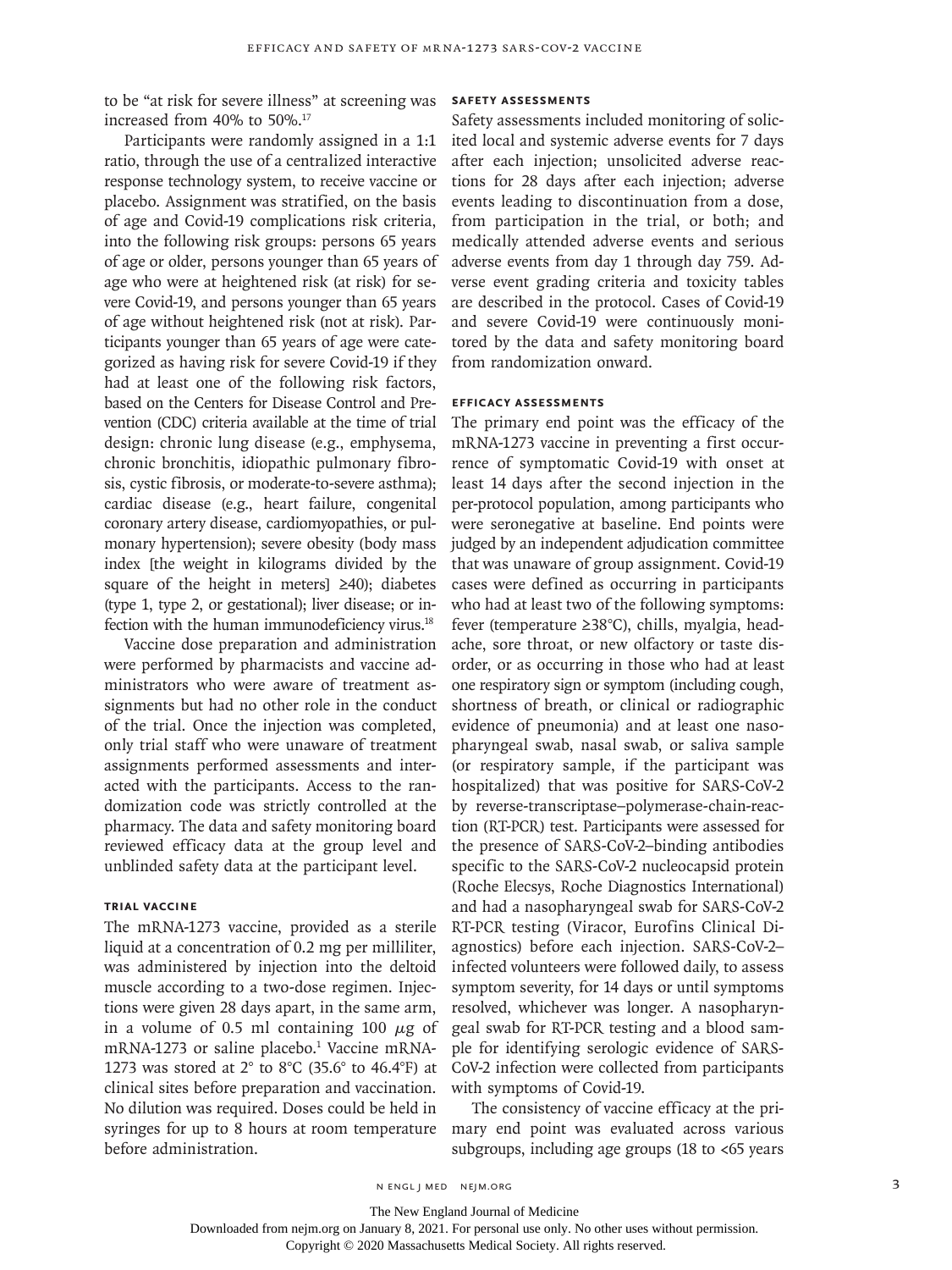of age and ≥65 years), age and health risk for severe disease (18 to <65 years and not at risk; 18 to <65 years and at risk; and ≥65 years), sex (female or male), race and ethnic group, and risk for severe Covid-19 illness. If the number of participants in a subgroup was too small, it was combined with other subgroups for the subgroup analyses.

A secondary end point was the efficacy of mRNA-1273 in the prevention of severe Covid-19 as defined by one of the following criteria: respiratory rate of 30 or more breaths per minute; heart rate at or exceeding 125 beats per minute; oxygen saturation at 93% or less while the participant was breathing ambient air at sea level or a ratio of the partial pressure of oxygen to the fraction of inspired oxygen below 300 mm Hg; respiratory failure; acute respiratory distress syndrome; evidence of shock (systolic blood pressure <90 mm Hg, diastolic blood pressure <60 mm Hg, or a need for vasopressors); clinically significant acute renal, hepatic, or neurologic dysfunction; admission to an intensive care unit; or death. Additional secondary end points included the efficacy of the vaccine at preventing Covid-19 after a single dose or at preventing Covid-19 according to a secondary (CDC), less restrictive case definition: having any symptom of Covid-19 and a positive SARS-CoV-2 test by RT-PCR (see Table S1 in the Supplementary Appendix, available at NEJM.org).

# **Statistical Analysis**

For analysis of the primary end point, the trial was designed for the null hypothesis that the efficacy of the mRNA-1273 vaccine is 30% or less. A total of 151 cases of Covid-19 would provide 90% power to detect a 60% reduction in the hazard rate (i.e., 60% vaccine efficacy), with two planned interim analyses at approximately 35% and 70% of the target total number of cases (151) and with a one-sided O'Brien–Fleming boundary for efficacy and an overall one-sided error rate of 0.025. The efficacy of the mRNA-1273 vaccine could be demonstrated at either the interim or the primary analysis, performed when the target total number of cases had been observed. The Lan–DeMets alpha-spending function was used for calculating efficacy boundaries at each analysis. At the first interim analysis on November 15, 2020, vaccine efficacy had been demonstrated in accordance with the prespecified statistical criteria. The vaccine efficacy estimate, based on a total of 95 adjudicated cases (63% of the target total), was 94.5%, with a one-sided P value of less than 0.001 to reject the null hypothesis that vaccine efficacy would be 30% or less. The data and safety monitoring board recommendation to the oversight group and the trial sponsor was that the efficacy findings should be shared with the participants and the community (full details are available in the protocol and statistical analysis plan).

Vaccine efficacy was assessed in the full analysis population (randomized participants who received at least one dose of mRNA-1273 or placebo), the modified intention-to-treat population (participants in the full analysis population who had no immunologic or virologic evidence of Covid-19 on day 1, before the first dose), and the per-protocol population (participants in the modified intention-to-treat population who received two doses, with no major protocol deviations). The primary efficacy end point in the interim and primary analyses was assessed in the perprotocol population. Participants were evaluated in the treatment groups to which they were assigned. Vaccine efficacy was defined as the percentage reduction in the hazard ratio for the primary end point (mRNA-1273 vs. placebo). A stratified Cox proportional hazards model was used to assess the vaccine efficacy of mRNA-1273 as compared with placebo in terms of the percentage hazard reduction. (Details regarding the analysis of vaccine efficacy are provided in the Methods section of the Supplementary Appendix.)

Safety was assessed in all participants in the solicited safety population (i.e., those who received at least one injection and reported a solicited adverse event). Descriptive summary data (numbers and percentages) for participants with any solicited adverse events, unsolicited adverse events, unsolicited severe adverse events, serious adverse events, medically attended adverse events, and adverse events leading to discontinuation of the injections or withdrawal from the trial are provided by group. Two-sided 95% exact confidence intervals (Clopper–Pearson method) are provided for the percentages of participants with solicited adverse events. Unsolicited adverse events are presented according to the *Medical Dictionary for Regulatory Activities* (MedDRA), version 23.0, preferred terms and system organ class categories.

To meet the regulatory agencies' requirement of a median follow-up duration of at least 2 months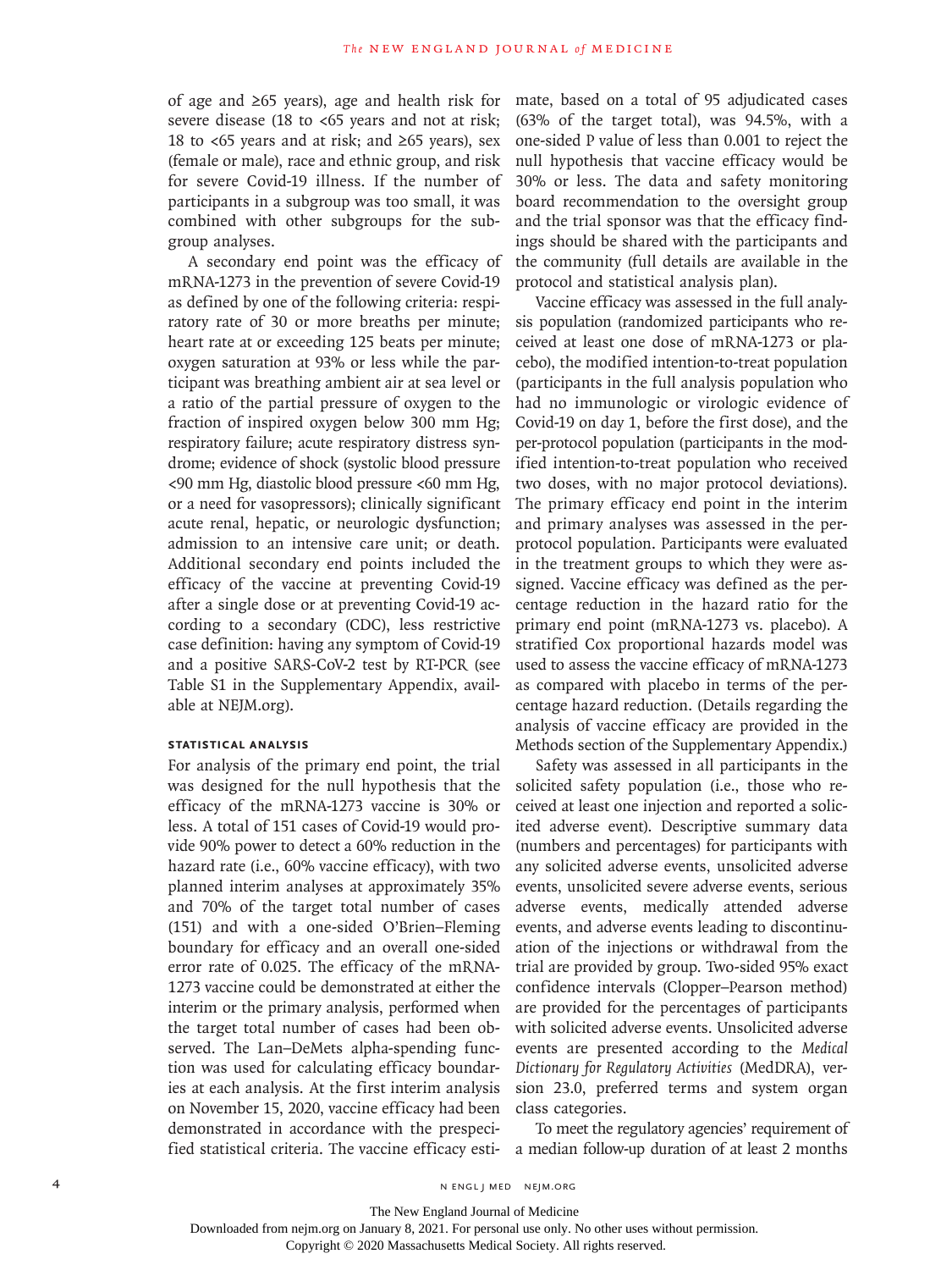

#### **Figure 1. Randomization and Analysis Populations.**

The data cutoff for the primary analysis occurred on November 25, 2020. The full analysis population consisted of participants who underwent randomization and received at least one dose of mRNA-1273 or placebo; the modified intention-to-treat population comprised participants in the full analysis population who had no immunologic or virologic evidence of Covid-19 on day 1, before the first dose; and the per-protocol analysis population included participants in the modified intention-to-treat population who received two doses, with no major protocol deviations. The safety population included all participants who received at least one injection. Among participants who received an incorrect injection, three participants in the mRNA-1273 group received at least one dose of placebo and no dose of mRNA-1273 and were included in the placebo safety population, and three received one dose of placebo and one dose of mRNA-1273 and were included in the mRNA-1273 safety population; in the placebo group all seven received mRNA-1273 and were included in the mRNA-1273 safety population. Participants who received dose 2 outside the window for the per-protocol analysis are those who did not receive the second dose between 7 days before and 14 days after day 29.

after completion of the two-dose regimen, a sec-sented in this report. Subsequent analyses are ond analysis was performed, with an efficacy considered supplementary. data cutoff date of November 21, 2020. This second analysis is considered the primary analysis of efficacy, with a total of 196 adjudicated Covid-19 cases in the per-protocol population, **Trial Population** which exceeds the target total number of cases Between July 27, 2020, and October 23, 2020, a (151) specified in the protocol. This was an in-total of 30,420 participants underwent randomcrease from the 95 cases observed at the first ization, and the 15,210 participants in each interim analysis data cutoff on November 11, group were assigned to receive two doses of ei-2020. Results from the primary analysis are pre- ther placebo or  $mRNA-1273$  (100  $\mu$ g) (Fig. 1).

#### **RESULTS**

The New England Journal of Medicine

Downloaded from nejm.org on January 8, 2021. For personal use only. No other uses without permission.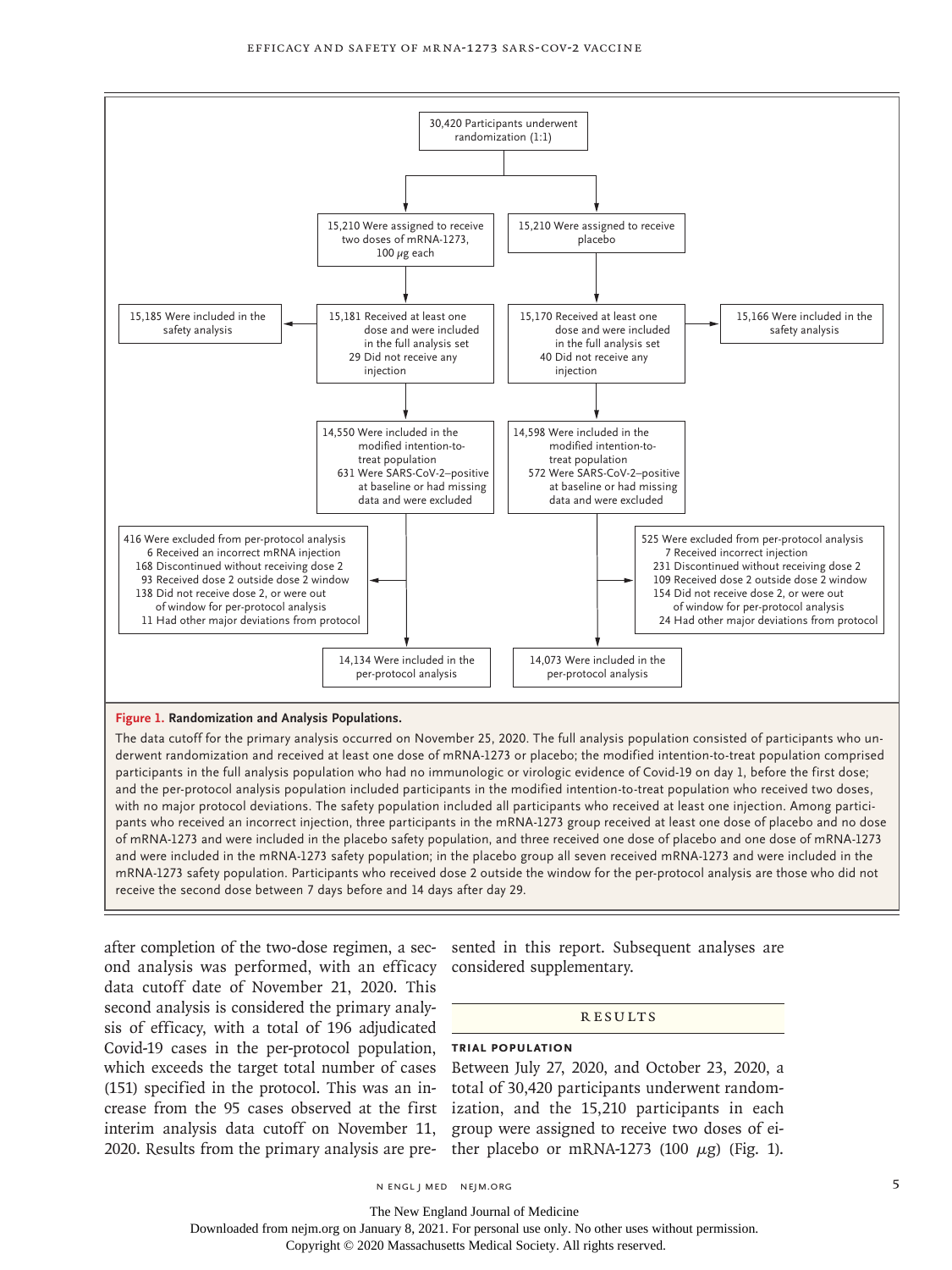# **The NEW ENGLAND JOURNAL of MEDICINE**

| Table 1. Demographic and Clinical Characteristics at Baseline.*       |                          |                            |                       |  |  |  |  |
|-----------------------------------------------------------------------|--------------------------|----------------------------|-----------------------|--|--|--|--|
| Characteristics                                                       | Placebo<br>$(N=15, 170)$ | mRNA-1273<br>$(N=15, 181)$ | Total<br>$(N=30,351)$ |  |  |  |  |
| Sex - no. of participants (%)                                         |                          |                            |                       |  |  |  |  |
| Male                                                                  | 8,062(53.1)              | 7,923 (52.2)               | 15,985 (52.7)         |  |  |  |  |
| Female                                                                | 7,108 (46.9)             | 7,258 (47.8)               | 14,366 (47.3)         |  |  |  |  |
| Mean age (range) - yr                                                 | $51.3(18-95)$            | $51.4(18-95)$              | $51.4(18-95)$         |  |  |  |  |
| Age category and risk for severe Covid-19 - no. of participants (%) + |                          |                            |                       |  |  |  |  |
| 18 to <65 yr, not at risk                                             | 8,886 (58.6)             | 8,888 (58.5)               | 17,774 (58.6)         |  |  |  |  |
| 18 to $<$ 65 yr, at risk                                              | 2,535(16.7)              | 2,530 (16.7)               | 5,065(16.7)           |  |  |  |  |
| $\geq 65$ yr                                                          | 3,749 (24.7)             | 3,763 (24.8)               | 7,512 (24.8)          |  |  |  |  |
| Hispanic or Latino ethnicity – no. of participants (%) $\ddot{x}$     |                          |                            |                       |  |  |  |  |
| Hispanic or Latino                                                    | 3,114 (20.5)             | 3,121 (20.6)               | 6,235 (20.5)          |  |  |  |  |
| Not Hispanic or Latino                                                | 11,917 (78.6)            | 11,918 (78.5)              | 23,835 (78.5)         |  |  |  |  |
| Not reported and unknown                                              | 139(0.9)                 | 142 (0.9)                  | 281 (0.9)             |  |  |  |  |
| Race or ethnic group - no. of participants (%);                       |                          |                            |                       |  |  |  |  |
| White                                                                 | 11,995 (79.1)            | 12,029 (79.2)              | 24,024 (79.2)         |  |  |  |  |
| <b>Black or African American</b>                                      | 1,527(10.1)              | 1,563(10.3)                | 3,090 (10.2)          |  |  |  |  |
| Asian                                                                 | 731(4.8)                 | 651 (4.3)                  | 1,382(4.6)            |  |  |  |  |
| American Indian or Alaska Native                                      | 121(0.8)                 | 112(0.7)                   | 233(0.8)              |  |  |  |  |
| Native Hawaiian or Other Pacific Islander                             | 32(0.2)                  | 35(0.2)                    | 67(0.2)               |  |  |  |  |
| Multiracial                                                           | 321(2.1)                 | 315(2.1)                   | 636(2.1)              |  |  |  |  |
| Other                                                                 | 316(2.1)                 | 321(2.1)                   | 637(2.1)              |  |  |  |  |
| Not reported and unknown                                              | 127(0.8)                 | 155(1.0)                   | 282 (0.9)             |  |  |  |  |
| Baseline SARS-CoV-2 status - no. of participants (%) [                |                          |                            |                       |  |  |  |  |
| Negative                                                              | 14,598 (96.2)            | 14,550 (95.8)              | 29,148 (96.0)         |  |  |  |  |
| Positive                                                              | 337(2.2)                 | 343(2.3)                   | 680 (2.2)             |  |  |  |  |
| Missing data                                                          | 235(1.5)                 | 288(1.9)                   | 523(1.7)              |  |  |  |  |
| Baseline RT-PCR test - no. of participants (%)                        |                          |                            |                       |  |  |  |  |
| Negative                                                              | 14,923 (98.4)            | 14,917 (98.3)              | 29,840 (98.3)         |  |  |  |  |
| Positive                                                              | 95 (0.6)                 | 87(0.6)                    | 182 (0.6)             |  |  |  |  |
| Missing data                                                          | 152(1.0)                 | 177(1.2)                   | 329 (1.1)             |  |  |  |  |
| Baseline bAb anti-SARS-CoV-2 assay - no. of participants (%)          |                          |                            |                       |  |  |  |  |
| Negative                                                              | 14,726 (97.1)            | 14,690 (96.8)              | 29,416 (96.9)         |  |  |  |  |
| Positive                                                              | 303(2.0)                 | 305 (2.0)                  | 608 (2.0)             |  |  |  |  |
| Missing data                                                          | 141(0.9)                 | 186(1.2)                   | 327(1.1)              |  |  |  |  |
| Risk factor for severe Covid-19 - no. of participants (%)             |                          |                            |                       |  |  |  |  |
| Chronic lung disease                                                  | 744 (4.9)                | 710 (4.7)                  | 1,454(4.8)            |  |  |  |  |
| Significant cardiac disease                                           | 744 (4.9)                | 752 (5.0)                  | 1,496(4.9)            |  |  |  |  |
| Severe obesity                                                        | 1,021(6.7)               | 1,025(6.8)                 | 2,046(6.7)            |  |  |  |  |
| <b>Diabetes</b>                                                       | 1,440(9.5)               | 1,435(9.5)                 | 2,875(9.5)            |  |  |  |  |
| Liver disease                                                         | 96(0.6)                  | 100(0.7)                   | 196 (0.6)             |  |  |  |  |
| Human immunodeficiency virus infection                                | 87(0.6)                  | 92(0.6)                    | 179 (0.6)             |  |  |  |  |

The New England Journal of Medicine Downloaded from nejm.org on January 8, 2021. For personal use only. No other uses without permission. Copyright © 2020 Massachusetts Medical Society. All rights reserved.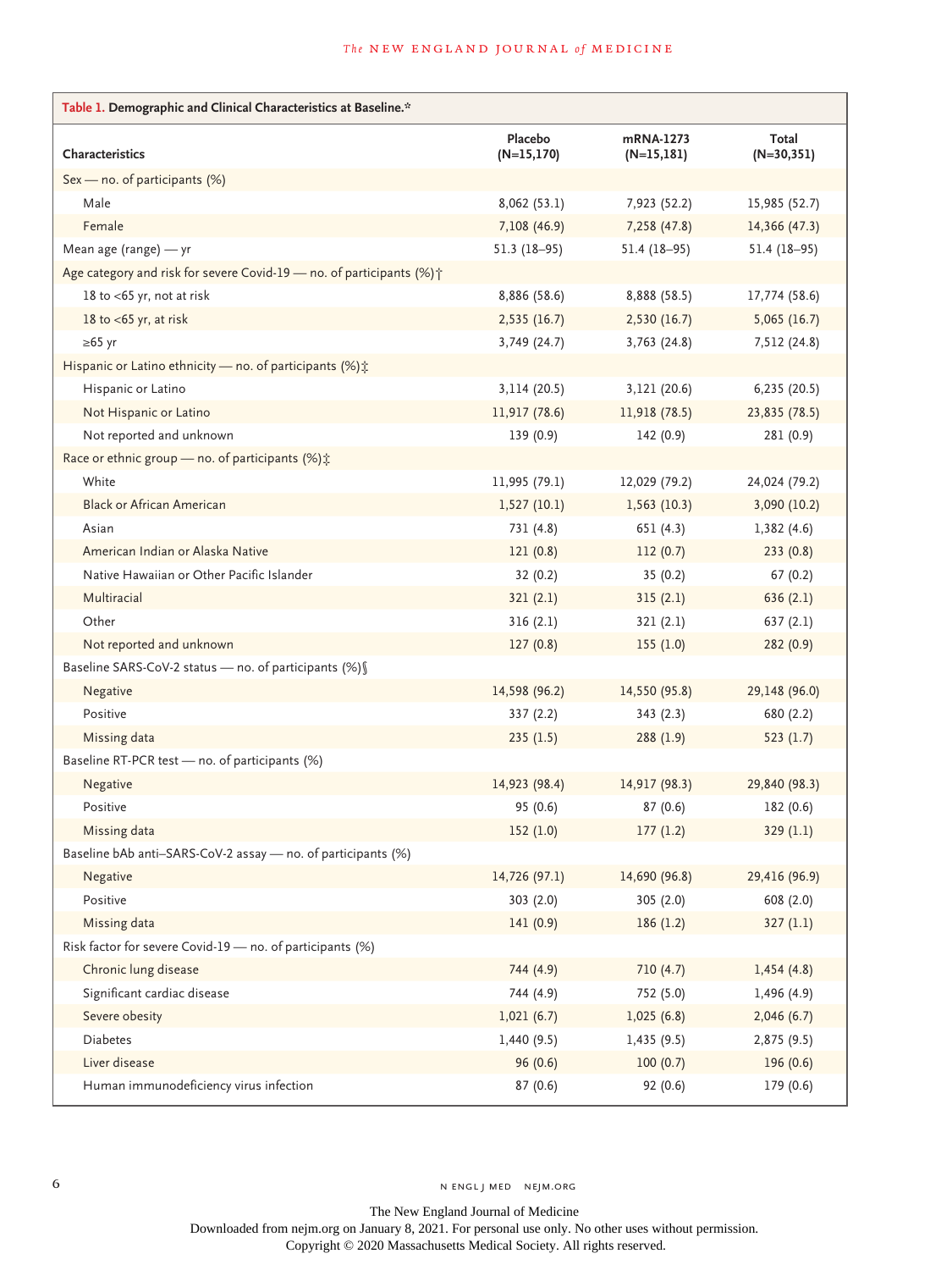| Table 1. (Continued.) |                         |                           |                       |
|-----------------------|-------------------------|---------------------------|-----------------------|
| Characteristics       | Placebo<br>$(N=15,170)$ | mRNA-1273<br>$(N=15,181)$ | Total<br>$(N=30,351)$ |
| Body-mass index¶      |                         |                           |                       |
| No. of participants   | 15,007                  | 14,985                    | 29,992                |
| Mean $\pm$ SD         | $29.3 \pm 6.7$          | $29.3 + 6.9$              | $29.3 \pm 6.8$        |

\* Internet-based randomization was used to assign participants to treatment groups on the basis of information entered by the investigator regarding the participant's age and coexisting conditions. Percentages are based on the full analysis population; baseline demographics and characteristics for the per-protocol population are provided in the Supplementary Appendix. Percentages may not total 100 because of rounding. The abbreviation bAb denotes binding antibody concentration, and RT-PCR reverse-transcriptase polymerase chain reaction.

† Risk was based on a stratification factor from the Internet-based interactive response system used for randomization; participants who were younger than 65 years of age were categorized as at risk for severe Covid-19 illness if they had at least one of the risk factors specified in the trial protocol at screening.

‡ Race or ethnic group was reported by the participant. Participants could be included in more than one category.

Baseline SARS-CoV-2 status was positive if there was immunologic or virologic evidence of previous illness with Covid-19, as defined by a positive RT-PCR test or a positive bAb against SARS-CoV-2 nucleocapsid assay result that was above the limit of detection or by a lower limit of quantification at day 1. Baseline SARS-CoV-2 status was negative if there was a negative RT-PCR test and negative bAb against SARS-CoV-2 assay result at day 1.

¶ The body-mass index is the weight in kilograms divided by the square of the height in meters.

ond dose (Fig. S1). Common reasons for not re-demographics, including 10.2% Black or African ceiving the second dose were withdrawal of American and 20.5% Hispanic or Latino. Eviconsent (153 participants) and the detection of dence of SARS-CoV-2 infection at baseline was SARS-CoV-2 by PCR before the administration present in 2.3% of participants in the mRNAof the second dose on day 29 (114 participants: 1273 group and in 2.2% in the placebo group, as 69 in the placebo group and 45 in the mRNA-detected by serologic assay or RT-PCR testing. 1273 group). The primary efficacy and safety analyses were performed in the per-protocol and safety populations, respectively. Of the participants who received a first injection, 14,073 of those in the placebo group and 14,134 in the mRNA-1273 group were included in the primary efficacy analysis; 525 participants in the placebo group and 416 in the mRNA-1273 group were excluded from the per-protocol population, including those who had not received a second dose by the day 29 data cutoff (Fig. 1). As of November 25, 2020, the participants had a median follow-up duration of 64 days (range, 0 to 97) after the second dose, with 61% of participants having more than 56 days of follow-up.

Baseline demographic characteristics were balanced between the placebo group and the mRNA-1273 vaccine group (Table 1 and Table S2). The mean age of the participants was 51.4 years, 47.3% of the participants were female, 24.8% were 65 years of age or older, and 16.7% were younger than 65 years of age and had predisposing medical conditions that put them at risk for severe Covid-19. The majority of participants were White (79.2%), and the racial and ethnic the second dose in the mRNA-1273 group, with

More than 96% of participants received the sec-proportions were generally representative of U.S.

#### **Safety**

Solicited adverse events at the injection site occurred more frequently in the mRNA-1273 group than in the placebo group after both the first dose (84.2%, vs. 19.8%) and the second dose (88.6%, vs. 18.8%) (Fig. 2 and Tables S3 and S4). In the mRNA-1273 group, injection-site events were mainly grade 1 or 2 in severity and lasted a mean of 2.6 and 3.2 days after the first and second doses, respectively (Table S5). The most common injection-site event was pain after injection (86.0%). Delayed injection-site reactions (those with onset on or after day 8) were noted in 244 participants (0.8%) after the first dose and in 68 participants (0.2%) after the second dose. Reactions were characterized by erythema, induration, and tenderness, and they resolved over the following 4 to 5 days. Solicited systemic adverse events occurred more often in the mRNA-1273 group than in the placebo group after both the first dose (54.9%, vs. 42.2%) and the second dose (79.4%, vs. 36.5%). The severity of the solicited systemic events increased after

The New England Journal of Medicine

Downloaded from nejm.org on January 8, 2021. For personal use only. No other uses without permission.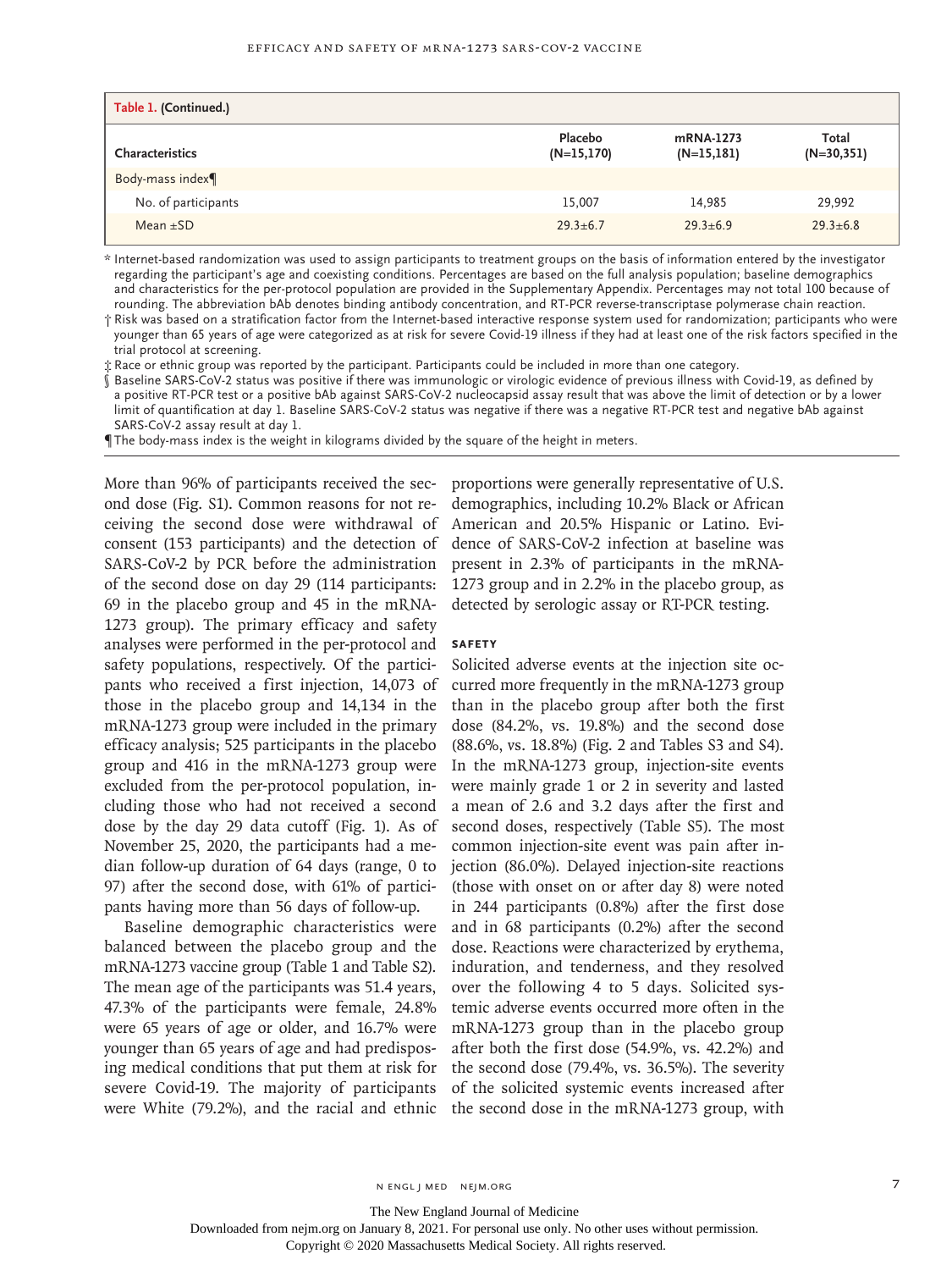

an increase in proportions of grade 2 events (from 16.5% after the first dose to 38.1% after the second dose) and grade 3 events (from 2.9% to 15.8%). Solicited systemic adverse events in the 3.1 days after the first and second doses, respec-

mRNA-1273 group lasted a mean of 2.6 days and of age). Solicited adverse events were less comtively (Table S5). Both solicited injection-site and systemic adverse events were more common among younger participants (18 to <65 years of age) than among older participants (≥65 years mon in participants who were positive for SARS-

8 N ENGL J MED NEJM.ORG

The New England Journal of Medicine Downloaded from nejm.org on January 8, 2021. For personal use only. No other uses without permission.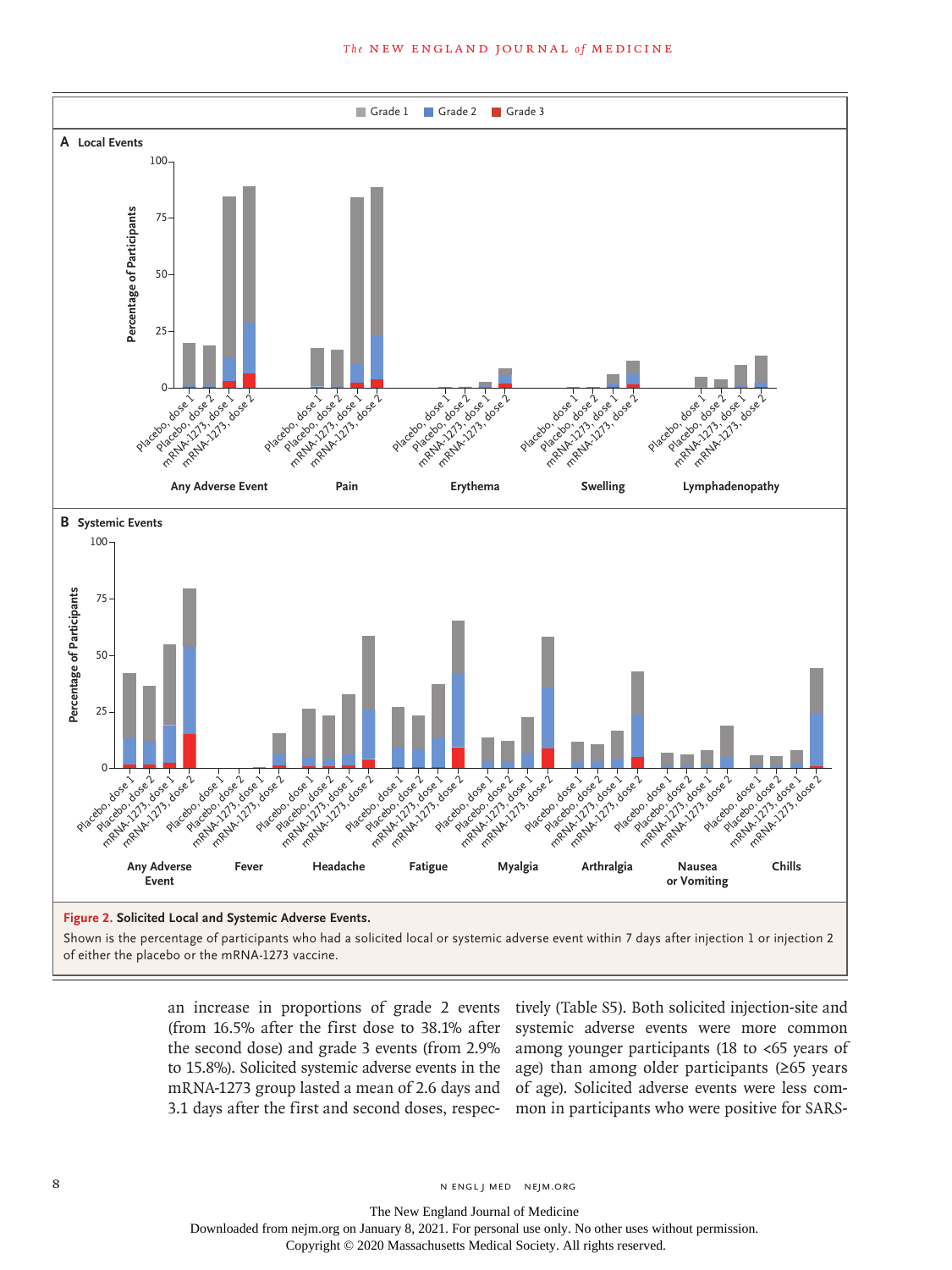were negative at baseline (Tables S6 and S7).

The frequency of unsolicited adverse events, unsolicited severe adverse events, and serious adverse events reported during the 28 days after injection was generally similar among participants in the two groups (Tables S8 through S11). Three deaths occurred in the placebo group (one from intraabdominal perforation, one from cardiopulmonary arrest, and one from severe systemic inflammatory syndrome in a participant with chronic lymphocytic leukemia and diffuse bullous rash) and two in the vaccine group (one from cardiopulmonary arrest and one by suicide). The frequency of grade 3 adverse events in the placebo group (1.3%) was similar to that in the vaccine group (1.5%), as were the frequencies of medically attended adverse events (9.7% vs. 9.0%) and serious adverse events (0.6% in both groups). Hypersensitivity reactions were reported in 1.5% and 1.1% of participants in the vaccine and placebo groups, respectively (Table S12). Bell's palsy occurred in the vaccine group (3 participants [<0.1%]) and the placebo group (1 participant [<0.1%]) during the observation period of the trial (more than 28 days after injection). Overall, 0.5% of participants in the placebo group and 0.3% in the mRNA-1273 group had adverse events that resulted in their not receiving the second dose, and less than 0.1% of participants in both groups discontinued participation in the trial because of adverse events after any dose (Table S8). No evidence of vaccine-associated enhanced respiratory disease was noted, and fewer cases of severe Covid-19 or any Covid-19 were observed among participants who received mRNA-1273 than among those who received placebo (Tables S13 and S14). Adverse events that were deemed by the trial team to be related to the vaccine or placebo were reported among 4.5% of participants in the placebo group and 8.2% in the mRNA-1273 group. The most common treatment-related adverse events (those reported in at least 1% of participants) in the placebo group and the mRNA-1273 group were fatigue (1.2% and 1.5%) and headache (0.9% and 1.4%). In the overall population, the incidence of treatment-related severe adverse events was higher in the mRNA-1273 group (71 participants [0.5%]) than in the placebo group (28 participants [0.2%]) (Tables S8 and S15). The relative

CoV-2 infection at baseline than in those who incidence of these adverse events according to vaccine group was not affected by age.

#### **Efficacy**

After day 1 and through November 25, 2020, a total of 269 Covid-19 cases were identified, with an incidence of 79.8 cases per 1000 person-years (95% confidence interval [CI], 70.5 to 89.9) among participants in the placebo group with no evidence of previous SARS-CoV-2 infection. For the primary analysis, 196 cases of Covid-19 were diagnosed: 11 cases in the vaccine group (3.3 per 1000 person-years; 95% CI, 1.7 to 6.0) and 185 cases in the placebo group (56.5 per 1000 person-years; 95% CI, 48.7 to 65.3), indicating 94.1% efficacy of the mRNA-1273 vaccine (95% CI, 89.3 to 96.8%; P<0.001) for the prevention of symptomatic SARS-CoV-2 infection as compared with placebo (Fig. 3A). Findings were similar across key secondary analyses (Table S16), including assessment starting 14 days after dose 1 (225 cases with placebo, vs. 11 with mRNA-1273, indicating a vaccine efficacy of 95.2% [95% CI, 91.2 to 97.4]), and assessment including participants who were SARS-CoV-2 seropositive at baseline in the per-protocol analysis (187 cases with placebo, vs. 12 with mRNA-1273; one volunteer assigned to receive mRNA-1273 was inadvertently given placebo], indicating a vaccine efficacy of 93.6% [95% CI, 88.6 to 96.5]). Between days 1 and 42, seven cases of Covid-19 were identified in the mRNA-1273 group, as compared with 65 cases in the placebo group (Fig. 3B).

A key secondary end point evaluated the efficacy of mRNA-1273 at preventing severe Covid-19. Thirty participants in the trial had severe Covid-19; all 30 were in the placebo group (indicating vaccine efficacy of 100% [95% CI, could not be estimated to 1.0]), and one death among these participants was attributed to Covid-19 (Table S16). The vaccine efficacy to prevent Covid-19 was consistent across subgroups stratified by demographic and baseline characteristics (Fig. 4): age groups (18 to  $<65$  years of age and ≥65 years), presence of risk for severe Covid-19, sex, and race and ethnic group (non-Hispanic White and communities of color). Among participants who were positive for SARS-CoV-2, by serologic or virologic testing, at baseline (337 in the placebo group and 343 in the mRNA-1273

The New England Journal of Medicine

Downloaded from nejm.org on January 8, 2021. For personal use only. No other uses without permission.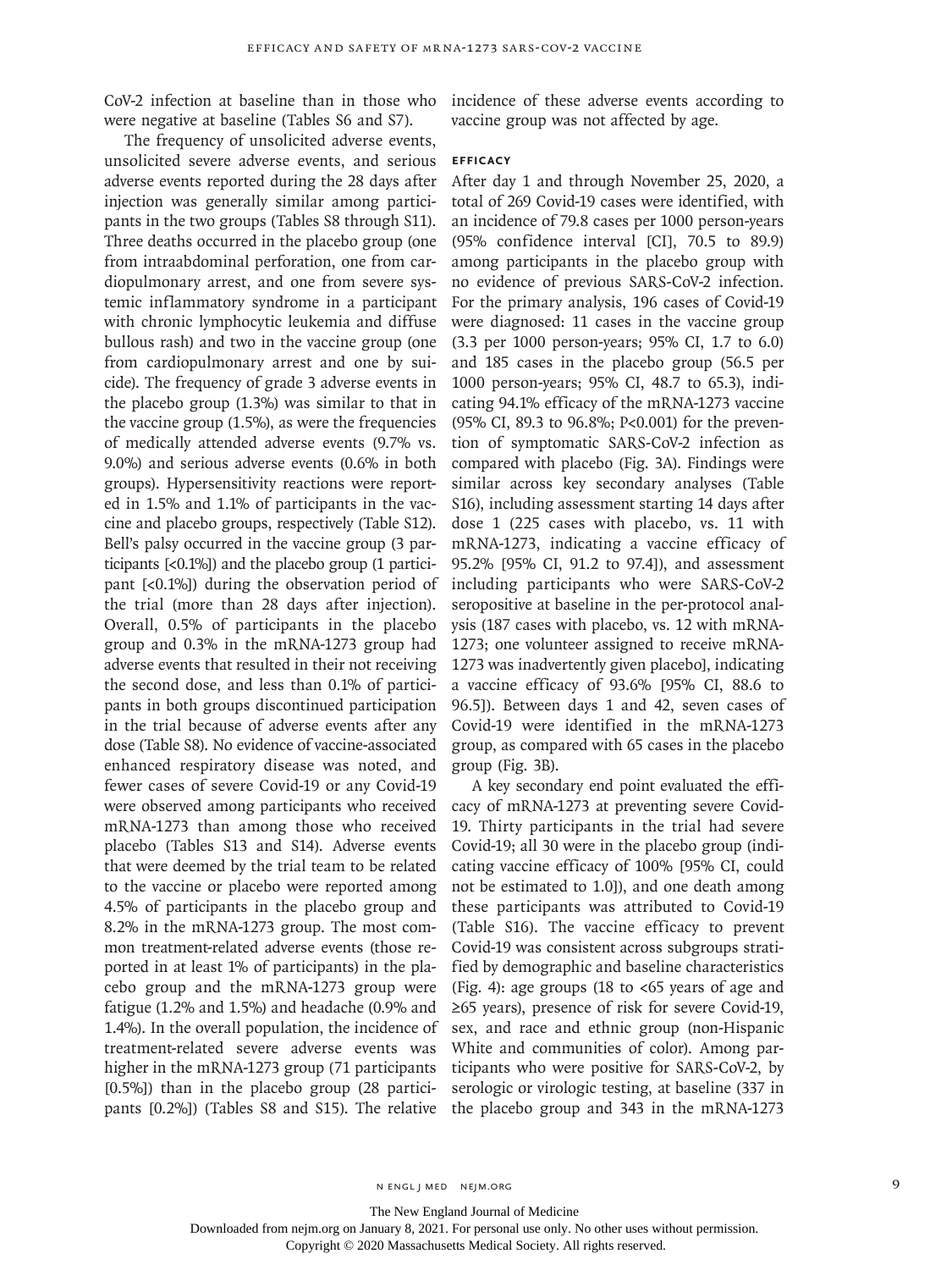

10 N ENGL J MED NEJM.ORG

The New England Journal of Medicine Downloaded from nejm.org on January 8, 2021. For personal use only. No other uses without permission. Copyright © 2020 Massachusetts Medical Society. All rights reserved.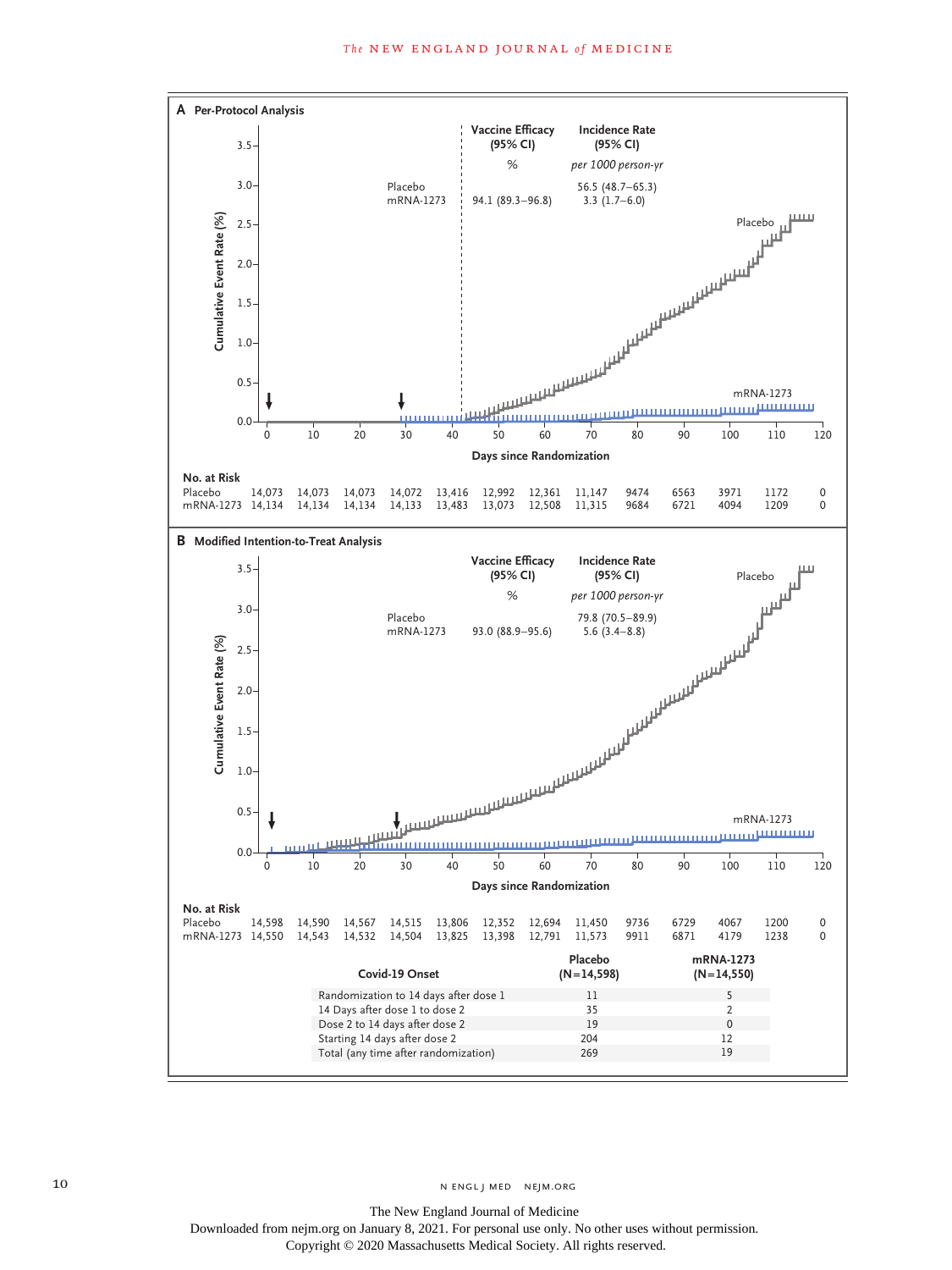# **Figure 3 (facing page). Vaccine Efficacy of mRNA-1273 to Prevent Covid-19.**

Shown is the cumulative incidence of Covid-19 events in the primary analysis based on adjudicated assessment starting 14 days after the second vaccination in the per-protocol population (Panel A) and after randomization in the modified intention-to-treat population (Panel B) (see the Supplementary Appendix). The dotted line in Panel A indicates day 42 (14 days after vaccination 2), when the per-protocol follow-up began, and arrows in both panels indicate days 1 and 29, when injections were administered. Tick marks indicate censored data. Vaccine efficacy was defined as 1 minus the hazard ratio (mRNA vs. placebo), and the 95% confidence interval was estimated with the use of a stratified Cox proportional hazards model, with Efron's method of tie handling and with treatment group as a covariate, with adjustment for stratification factor. Incidence was defined as the number of events divided by number of participants at risk and was adjusted by person-years. Symptomatic Covid-19 case accrual for placebo and vaccine in the modified intention-to-treat population is displayed (does not include asymptomatic cases of SARS-CoV-2 detected at the day 29 by nasopharyngeal swab).

group), one case of Covid-19 was diagnosed by RT-PCR testing in a placebo recipient and no cases were diagnosed in mRNA-1273 recipients (Table S17). Among participants who were negative for SARS-CoV-2 at baseline (by RT-PCR or antibody testing), in addition to symptomatic Covid-19 cases 39 (0.3%) in the placebo group and 15 (0.1%) in the mRNA-1273 group had nasopharyngeal swabs that were positive for SARS-CoV-2 by RT-PCR at the second dose visit (surveillance swab) but had no evidence of Covid-19 symptoms (Table S18).

# Discussion

The COVE trial provides evidence of short-term efficacy of the mRNA-1273 vaccine in preventing symptomatic SARS-CoV-2 infection in a diverse adult trial population. Of note, the trial was designed for an infection attack rate of 0.75%, which would have necessitated a follow-up period of 6 months after the two vaccine doses to accrue 151 cases in 30,000 participants. The pandemic trajectory accelerated in many U.S. regions in the late summer and fall of 2020, resulting in rapid accrual of 196 cases after a median follow-up of 2 months. It is important to note that all the severe Covid-19 cases were in Delayed injection-site reactions, with an onset

the placebo group, which suggests that mRNA-1273 is likely to have an effect on preventing severe illness, which is the major cause of health care utilization, complications, and death. The finding of fewer occurrences of symptomatic SARS-CoV-2 infection after a single dose of mRNA-1273 is encouraging; however, the trial was not designed to evaluate the efficacy of a single dose, and additional evaluation is warranted.

The magnitude of mRNA-1273 vaccine efficacy at preventing symptomatic SARS-CoV-2 infection is higher than the efficacy observed for vaccines for respiratory viruses, such as the inactivated influenza vaccine against symptomatic, virologically confirmed disease in adults, for which studies have shown a pooled efficacy of 59%.19 This high apparent efficacy of mRNA-1273 is based on short-term data, and waning of efficacy over time has been demonstrated with other vaccines.20 Also, the efficacy of the vaccine was tested in a setting of national recommendations for masking and social distancing, which may have translated into lower levels of infectious inoculum. The efficacy of mRNA-1273 is in line with that of the recently reported BNT162b2 mRNA vaccine.16 The COVE trial is ongoing, and longitudinal follow-up will allow an assessment of efficacy changes over time and under evolving epidemiologic conditions.

Overall, the safety of the mRNA-1273 vaccine regimen and platform is reassuring; no unexpected patterns of concern were identified. The reactogenicity associated with immunization with mRNA-1273 in this trial is similar to that in the phase 1 data reported previously.<sup>1,4</sup> Overall, the local reactions to vaccination were mild; however, moderate-to-severe systemic side effects, such as fatigue, myalgia, arthralgia, and headache, were noted in about 50% of participants in the mRNA-1273 group after the second dose. These side effects were transient, starting about 15 hours after vaccination and resolving in most participants by day 2, without sequelae. The degree of reactogenicity after one dose of mRNA-1273 was less than that observed for the recently approved recombinant adjuvanted zoster vaccine and after the second mRNA-1273 dose was similar to that of the zoster vaccine. $21,22$ 

The New England Journal of Medicine

Downloaded from nejm.org on January 8, 2021. For personal use only. No other uses without permission.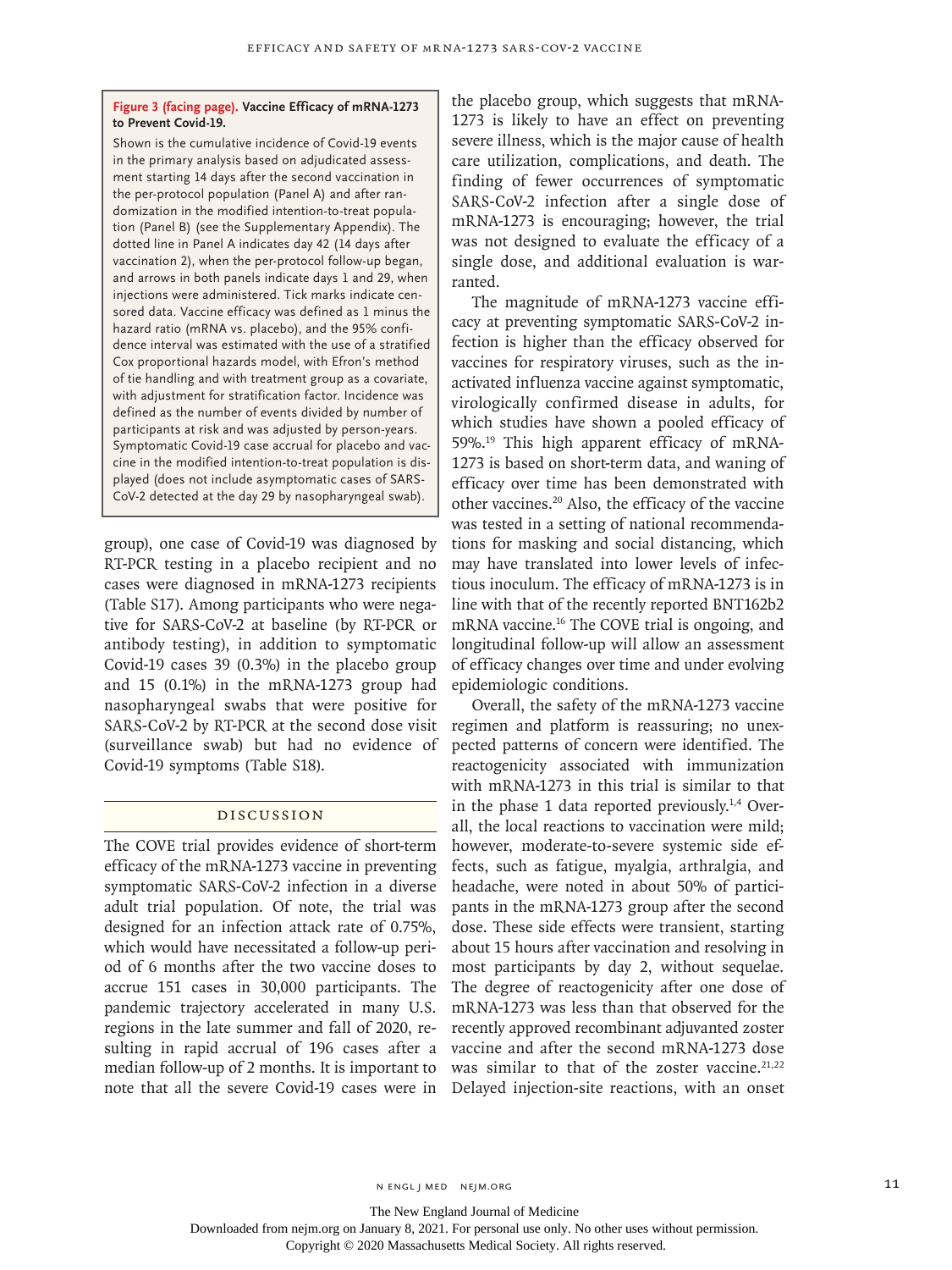| Subgroup                      | Placebo<br>$(N=14,073)$ | mRNA-1273<br>$(N=14, 134)$ |              |    |    | Vaccine Efficacy (95% CI) |      |                      |
|-------------------------------|-------------------------|----------------------------|--------------|----|----|---------------------------|------|----------------------|
|                               |                         | no. of events/total no.    |              |    |    |                           |      |                      |
| All patients                  | 185/14,073              | 11/14,134                  |              |    |    |                           | - Li | 94.1 (89.3-96.8)     |
| Age                           |                         |                            |              |    |    |                           |      |                      |
| $\geq$ 18 to <65 yr           | 156/10,521              | 7/10,551                   |              |    |    |                           | - -  | 95.6 (90.6-97.9)     |
| $\geq 65$ yr                  | 29/3552                 | 4/3583                     |              |    |    |                           |      | 86.4 (61.4-95.2)     |
| Age, risk for severe Covid-19 |                         |                            |              |    |    |                           |      |                      |
| 18 to <65 yr, not at risk     | 121/8403                | 5/8396                     |              |    |    |                           | — H  | 95.9 (90.0-98.3)     |
| 18 to $<$ 65 yr, at risk      | 35/2118                 | 2/2155                     |              |    |    |                           |      | 94.4 (76.9-98.7)     |
| $\geq 65$ yr                  | 29/3552                 | 4/3583                     |              |    |    |                           |      | 86.4 (61.4-95.2)     |
| Sex                           |                         |                            |              |    |    |                           |      |                      |
| Male                          | 87/7462                 | 4/7366                     |              |    |    |                           | — Н  | 95.4 (87.4-98.3)     |
| Female                        | 98/6611                 | 7/6768                     |              |    |    |                           | --   | $93.1 (85.2 - 96.8)$ |
| At risk for severe Covid-19   |                         |                            |              |    |    |                           |      |                      |
| Yes                           | 43/3167                 | 4/3206                     |              |    |    |                           |      | 90.9 (74.7-96.7)     |
| No                            | 142/10,906              | 7/10,928                   |              |    |    |                           | HH.  | 95.1 (89.6-97.7)     |
| Race and ethnic group         |                         |                            |              |    |    |                           |      |                      |
| White                         | 144/8916                | 10/9023                    |              |    |    |                           | — -  | $93.2 (87.1 - 96.4)$ |
| Communities of color          | 41/5132                 | 1/5088                     |              |    |    |                           |      | 97.5 (82.2-99.7)     |
|                               |                         |                            | $\mathbf{0}$ | 25 | 50 | 75                        | 100  |                      |

**Figure 4. Vaccine Efficacy of mRNA-1273 to Prevent Covid-19 in Subgroups.**

The efficacy of the RNA-1273 vaccine in preventing Covid-19 in various subgroups in the per-protocol population was based on adjudicated assessments starting 14 days after the second injection. Vaccine efficacy, defined as 1 minus the hazard ratio (mRNA-1273 vs. placebo), and 95% confidence intervals were estimated with the use of a stratified Cox proportional hazards model, with Efron's method of tie handling and with the treatment group as a covariate, adjusting for stratification factor if applicable. Race and ethnic group categories shown are White (non-Hispanic) and communities of color (all others, including those whose race and ethnicity were both reported as unknown, were not reported, or were both missing at screening). Data for communities of color were pooled owing to limited numbers of participants in each racial or ethnic group, to ensure that the subpopulations would be large enough for meaningful analyses.

8 days or more after injection, were uncommon. The overall incidence of unsolicited adverse events reported up to 28 days after vaccination and of serious adverse events reported throughout the entire trial was similar for mRNA-1273 and placebo. A risk of acute hypersensitivity is sometimes observed with vaccines; however, no such risk was evident in the COVE trial, although the ability to detect rare events is limited, given the trial sample size. The anecdotal finding of a slight excess of Bell's palsy in this trial and in the BNT162b2 vaccine trial arouses concern that it may be more than a chance event, and the possibility bears close monitoring.16

The mRNA-1273 vaccine did not show evidence in the short term of enhanced respiratory disease after infection, a concern that emerged from animal models used in evaluating some SARS and Middle East respiratory syndrome (MERS) vaccine constructs.23-25 A hallmark of enhanced respiratory disease is a Th2-skewed cases accrue and immunity wanes, it may be-

immune response and eosinophilic pulmonary infiltration on histopathological examination. Of note, preclinical testing of mRNA-1273 and other SARS-CoV-2 vaccines in advanced clinical evaluation has shown a Th1-skewed vaccine response and no pathologic lung infiltrates.<sup>15,26-28</sup> Whether mRNA-1273 vaccination results in enhanced disease on exposure to the virus in the long term is unknown.

Key limitations of the data are the short duration of safety and efficacy follow-up. The trial is ongoing, and a follow-up duration of 2 years is planned, with possible changes to the trial design to allow participant retention and ongoing data collection. Another limitation is the lack of an identified correlate of protection, a critical tool for future bridging studies. As of the data cutoff, 11 cases of Covid-19 had occurred in the mRNA-1273 group, a finding that limits our ability to detect a correlate of protection. As

The New England Journal of Medicine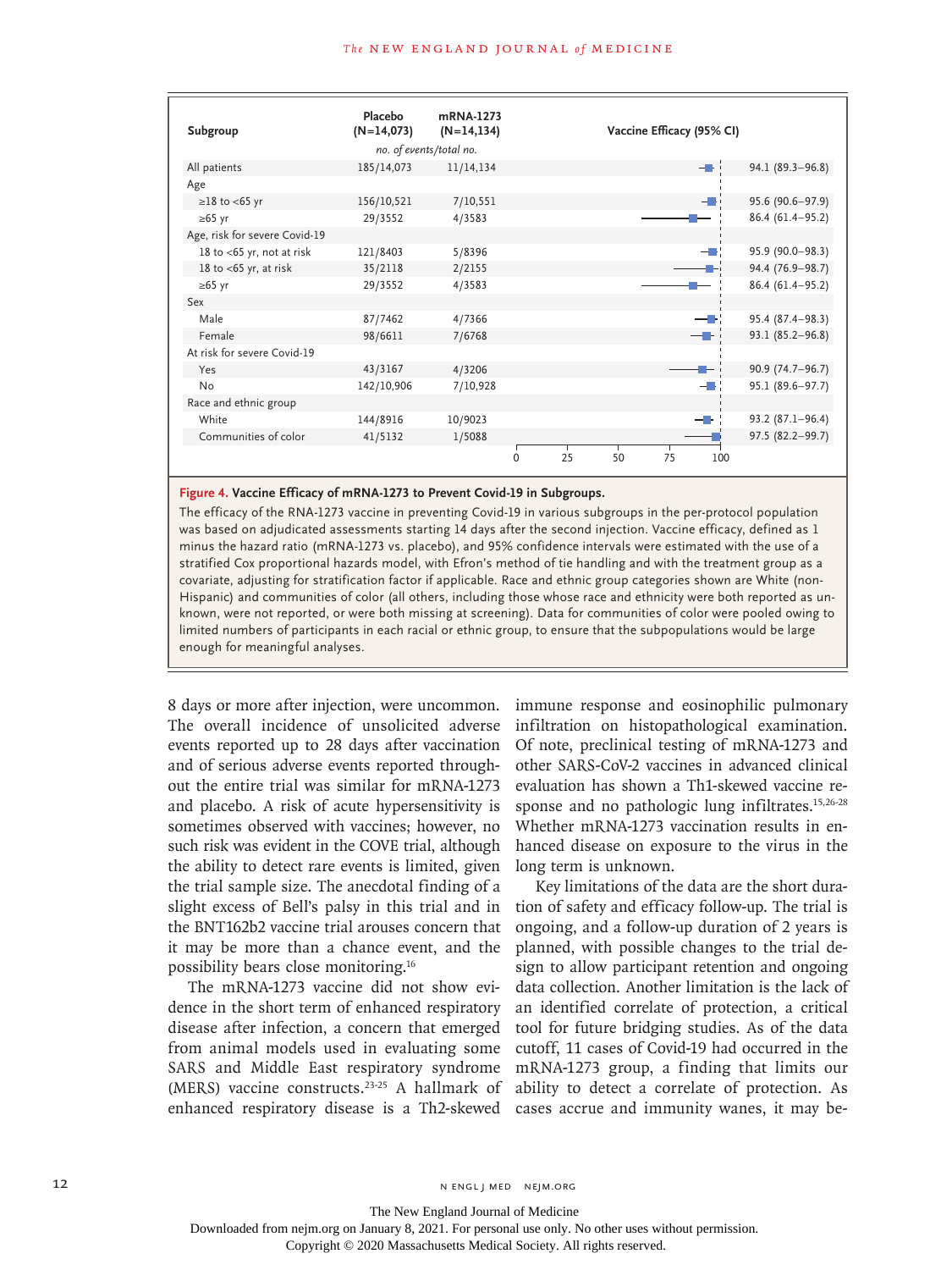come possible to determine such a correlate. In addition, although our trial showed that mRNA-1273 reduces the incidence of symptomatic SARS-CoV-2 infection, the data were not sufficient to assess asymptomatic infection, although our results from a preliminary exploratory analysis suggest that some degree of prevention may be afforded after the first dose. Evaluation of the incidence of asymptomatic or subclinical infection and viral shedding after infection are under way, to assess whether vaccination affects infectiousness. The relatively smaller numbers of cases that occurred in older adults and in participants from ethnic or racial minorities and the small number of previously infected persons who received the vaccine limit efficacy evaluations in these groups. Longer-term data from the ongoing trial may allow a more careful evaluation of the vaccine efficacy in these groups. Pregnant women and children were excluded from this trial, and additional evaluation of the vaccine in these groups is planned.

Within 1 year after the emergence of this novel infection that caused a pandemic, a pathogen was determined, vaccine targets were identified, vaccine constructs were created, manufacturing to scale was developed, phase 1 through phase 3 testing was conducted, and data have been reported. This process demonstrates what is possible in the context of motivated collaboration among key sectors of society, including academia, government, industry, regulators, and the larger community. Lessons learned from this endeavor should allow us to better prepare for the next pandemic pathogen.

Supported by the Office of the Assistant Secretary for Preparedness and Response, Biomedical Advanced Research and Development Authority (contract 75A50120C00034) and by the National Institute of Allergy and Infectious Diseases (NIAID). The NIAID provides grant funding to the HIV Vaccine Trials Network (HVTN) Leadership and Operations Center (UM1 AI 68614HVTN), the Statistics and Data Management Center (UM1 AI 68635), the HVTN Laboratory Center (UM1 AI 68618), the HIV Prevention Trials Network Leadership and Operations Center (UM1 AI 68619), the AIDS Clinical Trials Group Leadership and Operations Center (UM1 AI 68636), and the Infectious Diseases Clinical Research Consortium leadership group 5 (UM1 AI148684-03).

Disclosure forms provided by the authors are available with the full text of this article at NEJM.org.

A data sharing statement provided by the authors is available with the full text of this article at NEJM.org.

We thank the participants in the trial and the members of the mRNA-1273 trial team (listed in the Supplementary Appendix) for their dedication and the contributions to the trial, and the members of the data and safety monitoring board (Richard J. Whitley [chair], University of Alabama School of Medicine; Abdel Babiker, MRC Clinical Trials Unit at University College, London; Lisa A. Cooper, Johns Hopkins University School of Medicine and Bloomberg School of Public Health; Susan S. Ellenberg, University of Pennsylvania; Alan Fix, Vaccine Development Global Program Center for Vaccine Innovation and Access PATH; Marie Griffin, Vanderbilt University Medical Center; Steven Joffe, Perelman School of Medicine, University of Pennsylvania; Jorge Kalil, Heart Institute, Hospital das Clínicas da Faculdade de Medicina da Universidade de São Paulo; Myron M. Levine, University of Maryland School of Medicine; Malegapuru W. Makgoba, University of Kwa-Zulu-Natal; Anastasios A. Tsiatis, North Carolina State University; Renee H. Moore, Emory University); and Sally Hunsberger [Executive Secretary], NIAID) for their hard work, support, and guidance of the trial; and the adjudication committee (Richard J. Hamill [chair], Baylor College of Medicine; Lewis Lipsitz, Harvard Medical School; Eric S. Rosenberg, Massachusetts General Hospital; and Anthony Faugno, Tufts Medical Center) for their critical and timely review of the trial data. We also acknowledge the contribution from the mRNA-1273 Product Coordination Team from the Biomedical Advanced Research and Development Authority (BARDA) (Robert Bruno, Richard Gorman, Holli Hamilton, Gary Horwith, Chuong Huynh, Nutan Mytle, Corrina Pavetto, Xiaomi Tong, and John Treanor), and Joanne E. Tomassini (JET Scientific), for assistance in writing the manuscript for submission, and Frank J. Dutko, for editorial support (funded by Moderna).

#### **Appendix**

The authors' full names and academic degrees are as follows: Lindsey R. Baden, M.D., Hana M. El Sahly, M.D., Brandon Essink, M.D., Karen Kotloff, M.D., Sharon Frey, M.D., Rick Novak, M.D., David Diemert, M.D., Stephen A. Spector, M.D., Nadine Rouphael, M.D., C. Buddy Creech, M.D., John McGettigan, M.D., Shishir Khetan, M.D., Nathan Segall, M.D., Joel Solis, M.D., Adam Brosz, M.D., Carlos Fierro, M.D., Howard Schwartz, M.D., Kathleen Neuzil, M.D., Larry Corey, M.D., Peter Gilbert, Ph.D., Holly Janes, Ph.D., Dean Follmann, Ph.D., Mary Marovich, M.D., John Mascola, M.D., Laura Polakowski, M.D., Julie Ledgerwood, D.O., Barney S. Graham, M.D., Hamilton Bennett, M.S., Rolando Pajon, Ph.D., Conor Knightly, M.P.H., Brett Leav, M.D., Weiping Deng, Ph.D., Honghong Zhou, Ph.D., Shu Han, Ph.D., Melanie Ivarsson, Ph.D., Jacqueline Miller, M.D., and Tal Zaks, M.D.

The authors' affiliations are as follows: Brigham and Women's Hospital (L.R.B.), Boston, and Moderna, Cambridge (H.B., R.P., C.K., B.L., W.D., H.Z., S.H., M.I., J. Miller, T.Z.) — both in Massachusetts; Baylor College of Medicine (H.M.E.S.) and Centex Studies (J.S.) — both in Houston; Meridian Clinical Research, Savannah (B.E., S.K., A.B.), and Emory University (N.R.) and Atlanta Clinical Research Center (N.S.), Atlanta — all in Georgia; University of Maryland, College Park (K.K., K.N.), and National Institute of Allergy and Infectious Diseases, Bethesda (D.F., M.M., J. Mascola, L.P., J.L., B.S.G.) — both in Maryland; Saint Louis University School of Medicine, St. Louis (S.F.); University of Illinois, Chicago, Chicago (R.N.); George Washington University School of Medicine and Health Sciences, Washington, DC (D.D.); University of California, San Diego, San Diego (S.A.S.); Vanderbilt University School of Medicine, Nashville (C.B.C.); Quality of Life Medical and Research Center, Tucson, AZ (J. McGettigan); Johnson County Clin-Trials, Lenexa, KS (C.F.); Research Centers of America, Hollywood, FL (H.S.); and Fred Hutchinson Cancer Research Center, Seattle (L.C., P.G., H.J.).